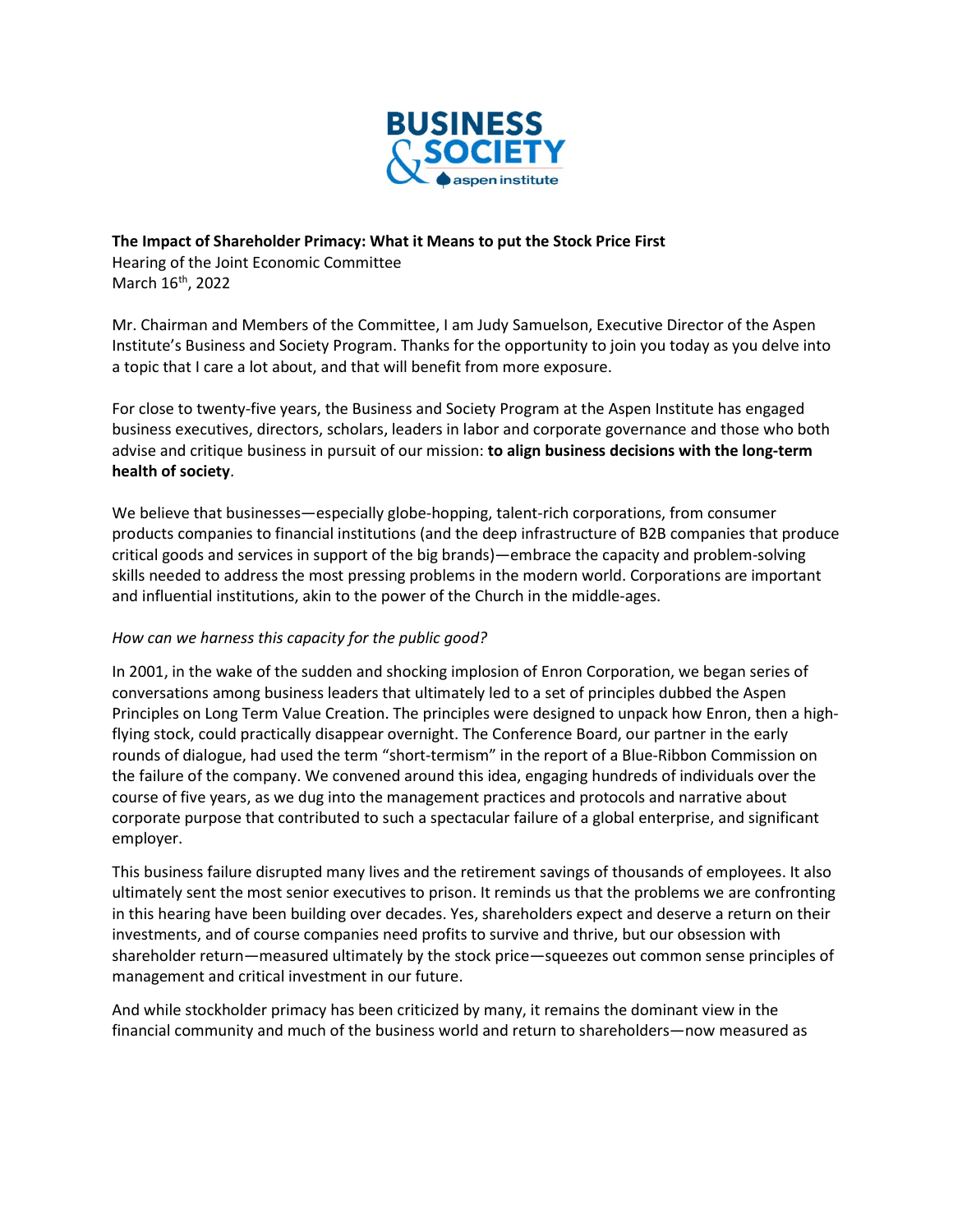Total Shareholder Return, or  $TSR<sup>1</sup>$ —is the primary way we (1) measure corporate performance, (2) structure executive compensation<sup>2</sup>, and (3) perceive the role of directors<sup>3</sup>. Even in the current and growing conversation over a corporation's responsibilities to others, the pretense is that the actions taken must serve both the constituent and the shareholder. If there are tradeoffs involved, and there most always are, the shareholder is considered the most important to appease.

We-the-people grant corporation the license to operate. We are back to first principles. Whom does that license benefit?

It is fair to say that in a company that is truly managing for the long haul, the lines converge, and everyone can or will benefits from wise stewardship of a corporation's capacities and resources and labor and talent, but the obsession with the stock price and short-termism are intertwined. A board's definition of "long-term" today is about three years. We are eating our seed corn.

The nature of the conversation about shareholder primacy concerns the conduct of publicly traded companies, but as Senator Baldwin and others have pointed out, the short-term pressures to enrich investors first and foremost are also present in private capital markets, a growth area as more companies rely on private investors and never truly go public or rely on public markets.

I want to share some examples of how shareholder primacy plays out in the markets and the costs to the health of business and to wider society, starting with the growth in inequality, but moving on to broader concerns. Though these examples I also hope to explain how the system of rewards, incentives, assumptions and common-practices keep Shareholder Primacy in place.

The consequences of our focus on the stock price—return to shareholders—aka, shareholder primacy play out in multiple domains. These problems are on the minds of business executives as well as members of this body.

### Growing Inequality:

In the last decade, business leaders have joined the chorus of those who observe and are deeply concerned about the unsustainable level and growth of economic inequality in the United States. The Business Roundtable's 2019 restatement of the purpose of the corporation is a case in point.

When the BRT restated its mission with great fanfare In August 2019, the then-Chairman of the BRT, Jamie Dimon, Chairman and CEO of JP Morgan Chase, observed, "The American dream is alive but

<sup>&</sup>lt;sup>1</sup> The dominant measure of shareholder return is Total Shareholder Return—or TSR—dividends plus increases in the stock price. The increases in the stock price come about because investors like what they see, but also when the company decides to repurchase its own shares to reduce the shares outstanding and increase the value of the stock to those investors who remain in the stock.

For a public company to repurchase its own stock was viewed as stock manipulation and was illegal in the US until 1982. https://corpgov.law.harvard.edu/2020/10/23/the-dangers-of-buybacks-mitigating-commonpitfalls/#:~:text=Buybacks%20were%20largely%20illegal%20until,over%20the%20next%2020%20years.

<sup>&</sup>lt;sup>2</sup> The top executives in public companies and many directors continue to receive the overwhelming amount of their compensation in stock.

<sup>&</sup>lt;sup>3</sup> The primary reason directors are challenged by shareholder activists, or the company earns a 'no' vote in the socalled Say on Pay vote is because the company's stock price is considered inadequate when measured against certain of its peers and/or the company's "intrinsic" value.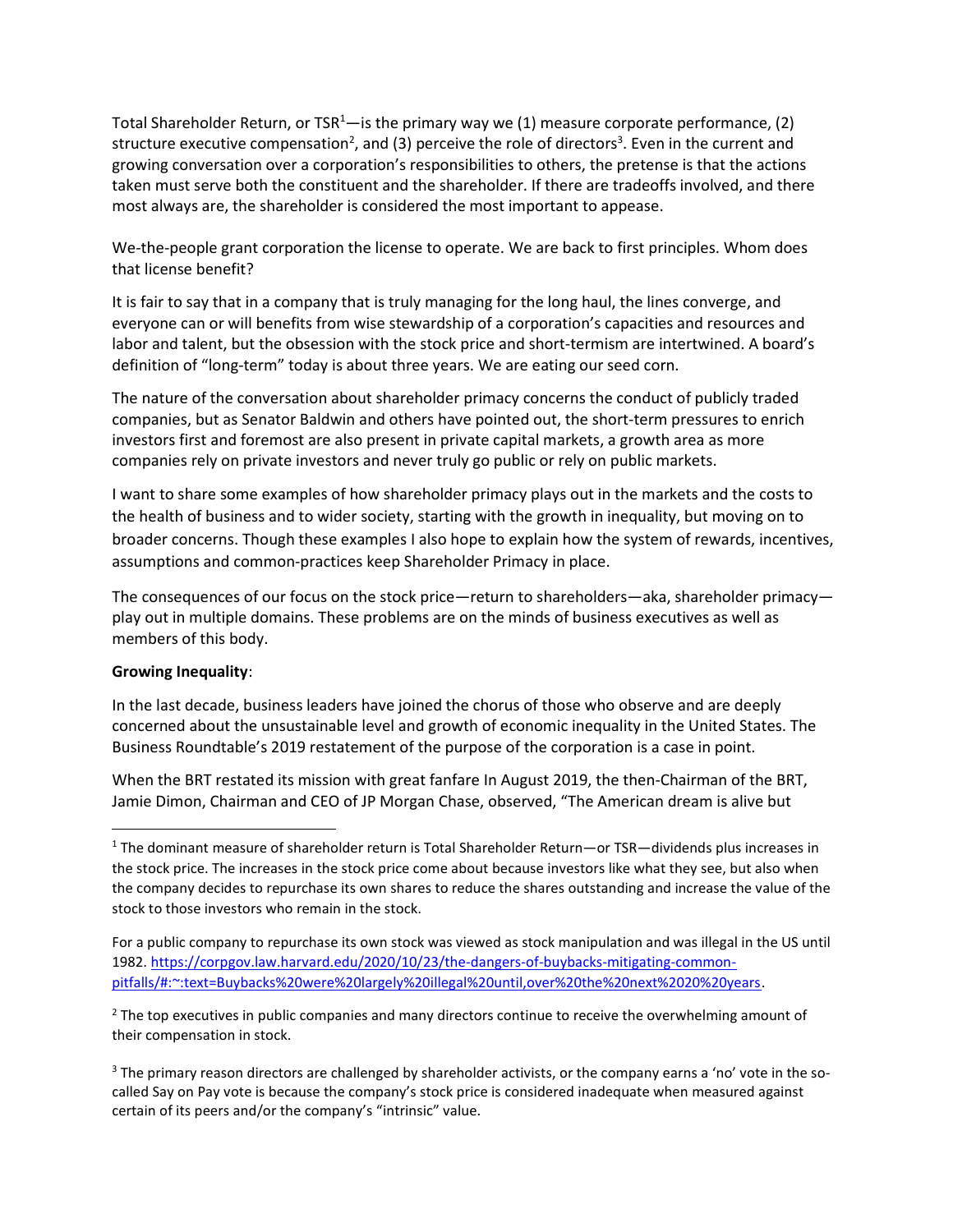fraying." The BRT statement on the Purpose of the Corporation affirmed the commitment of nearly 200 CEOs of America's largest companies to deliver more inclusive prosperity. Notably, the new statement of Corporate Purpose overturned a 22-year-old mission statement that defined a corporation's principal purpose as maximizing shareholder return. (The idea that we are all better off if the shareholder is placed at the center of the business is still taught in finance classrooms as good management practice.)

We praised the BRT's statement at the time. It felt like a watershed moment. It also felt to me like a return to common sense: executives of large corporations with tens of thousands or even hundreds of thousands of employees, operating across dozens or hundreds of regions and countries around the globe, cannot succeed with a single objective function. To succeed requires an extremely long-term view, strategy, complex relationships up and down the supply chain and an array of management objectives that respond to changing circumstances and are critical to survive, compete, and attract talent—and to earn public trust, and the license to operate wherever the company hopes to operate.

And yet, despite our early enthusiasm, and work behind the scenes to encourage the BRT to take a fresh look at their commitment to so-called Shareholder Value as the organizing principle for the firm, the most common question I continue to be asked is whether business is in fact living up to its commitments. And the answer to that question, clearly, is no.

Despite the public declaration of many of the most powerful business leaders in the world, and the importance of business as the wealth creators, and especially, despite having business executives enjoying many levers to influence the distribution of wealth, economic inequality has continued to get worse. Indeed, in the two years after the BRT statement, for the top 1% in the U.S., wealth grew by over \$11.5 trillion versus \$1.6 trillion for the bottom 50%.<sup>4</sup>

In the battle against inequality, inequality is winning in a rout.

And how is this possible? Many of us see headlines about wages growing as companies compete to attract and retain workers. For example, Target just received praise for a commitment to invest \$300 million in wages and benefits for employees. Isn't this evidence of progress? Shouldn't such an investment combat inequality? The answer, unfortunately, is no.

If we look a little deeper—we see that just six months ago, before the announcement about committing \$300 million (including bumping the minimum wage as high as \$15/hour and up to \$24/hour is some parts of the country and increasing access to health care) Target announced a \$15 BILLION program of stock buybacks. This use of cash to raise the stock price through the repurchase of shares was lauded by Wall Street analysts—even though it is fifty times the investment in the workforce. (At the end of the day, maybe 20% of the workforce will have access to healthcare as it initially only applies to those who work at least 30 hours a week.)

This is the flywheel that drives inequality.

And Target is hardly an exception or rogue player. Checking the morning newsfeed as I was about to hit send on the written form of this testimony, I saw that Amazon had announced a 20-for-1 stock split that would mean distributing \$10 billion to shareholders. The move, which is subject to shareholder approval in May, would be Amazon's first stock split in more than 20 years, and is taking place as the company continues to resist the creation of a union at a plant in Alabama.

<sup>4</sup> https://www.federalreserve.gov/releases/z1/dataviz/dfa/distribute/table/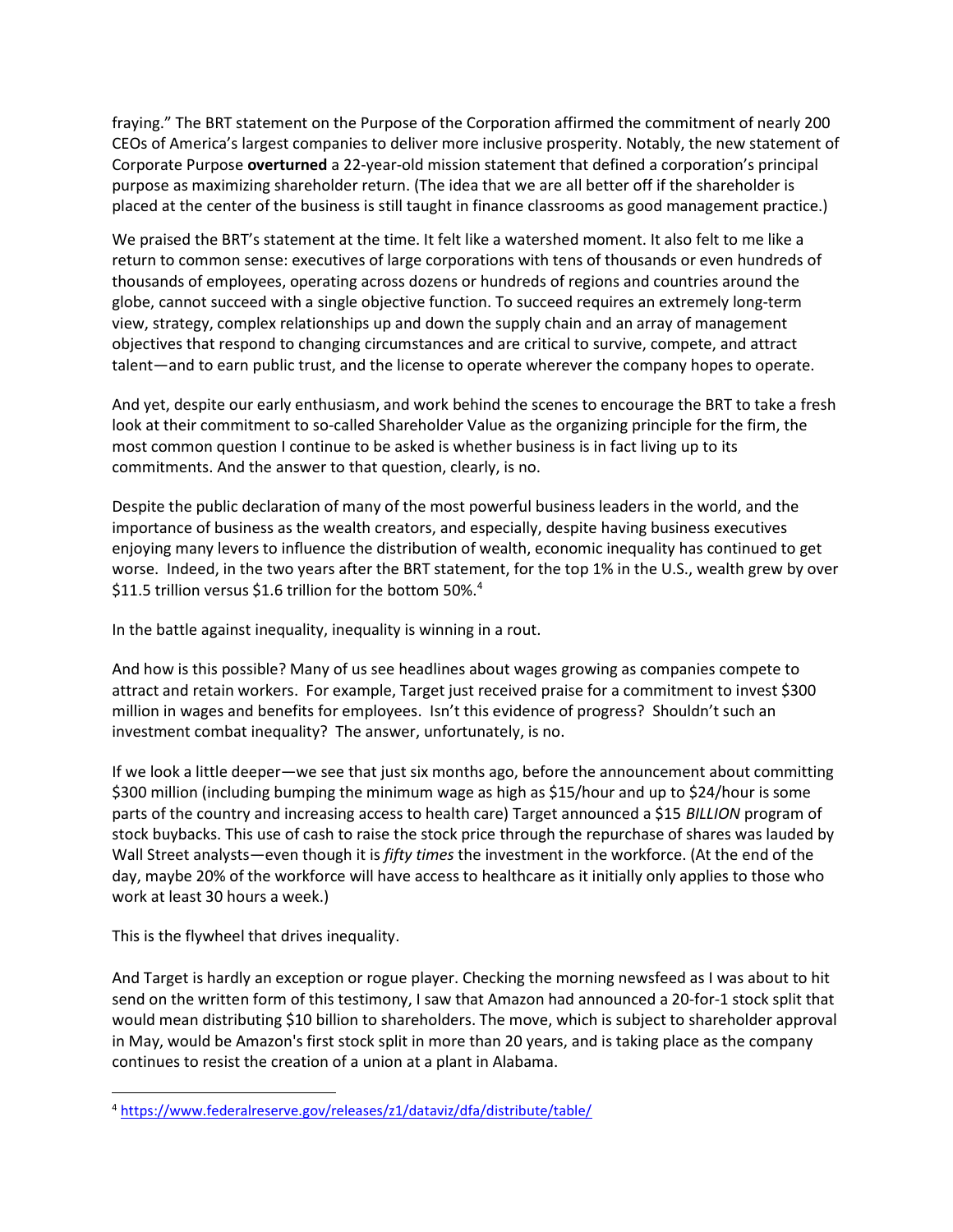These companies require scrutiny. But they are also following the logic and incentives of our current model of capitalism. Over the last decade, 93% of all corporate profits of the S&P 500 have been returned to shareholders via stock buybacks and dividends.<sup>5</sup> This is what boards, CFOs and CEOs are incentivized to do. And the only people that have formal power to challenge these decisions are the shareholders themselves, who are obviously complicit in the use of profits that we have come to expect from public companies.

Buybacks are a symptom of the short-term focus on the stock price—shareholder primacy.

Compounding this picture is the fact that inequality is baked into the stock market itself since the vast holdings of the market are highly concentrated — held by a tiny fraction of shareholders.<sup>6</sup> Simply stated, shareholder primacy fuels greater income inequality because gains in stock prices benefit those who own stocks, and most stocks are owned by the wealthy—in fact, the biggest share of stocks are owned by people who are already extremely wealthy.

Shareholder primacy also drives inequality by actively discouraging wage growth. Consider the market reaction to Walmart's announcement back in 2015 that it planned to increase its minimum wage to \$10/hour. (It now pays \$12/hour and is moving to \$15/hour over time.) In addition to the raise, the company would invest in worker training, and technology to improve jobs and productivity. In response to these plans, investors punished the company with a \$20 billion dollar loss in stock value.

At \$10/hour, a full-time employee was making \$20,800 a year—well below the federal poverty line. But the commitment to increase wages at the time, and for the largest retailer in the world, was at odds with a system that expects companies to minimize labor costs. Fortunately, Walmart persisted, bolstered by family control of most of the company's stock but even with that buffer, the message from the stock market was clear.

With all the hype today about so-called ESG investment, i.e., the attention paid to "environmental, social and governance" practices of companies, the reality is that the market still rewards actions like laying off workers or putting jobs out to contract—and punishes companies that do the reverse—invest in their workforce.

<sup>&</sup>lt;sup>5</sup> The \$5.3 Trillion Question Behind America's COVID-19 Failure - The American Prospect

 $6$  Note: from David Berger, Esg, Wilson Sonsini: According to the latest study by the Federal Reserve, the bottom 50% of American families owned 1% of overall equities (and 0% of direct stocks), while those in the 50%-80% of net worth held just 6% of overall equities. In contrast, the top 1% held 38% of overall equities and 51% of direct ownership of stock. https://www.nytimes.com/2021/01/26/upshot/stocks-pandemic-inequality.html. This has three very practical effects. First, it means that while the S&P 500 increased by over \$4 trillion in value in 2020 and even more in 2021, essentially none of this wealth went to the poorest half of Americans who own essentially no equity, and just about 6% went to 80% of Americans. Second, the top 1% increased their wealth by trillions of dollars, as they controlled not just 38% of the value of all stock accounts but also 51% of the value of accounts that directly hold stocks. Third, a major reason why the stock market continues to grow regardless of events in the real world—whether covid, economic growth, political gridlock or even war—is that over the last 40 years, consistent with and fueled by the theory of shareholder primacy, there has been a shift in the share of corporate profits given to capital versus the amount given to labor. (link to a recent paper demonstrating this practice: https://www.nber.org/system/files/working\_papers/w25769/w25769.pdf).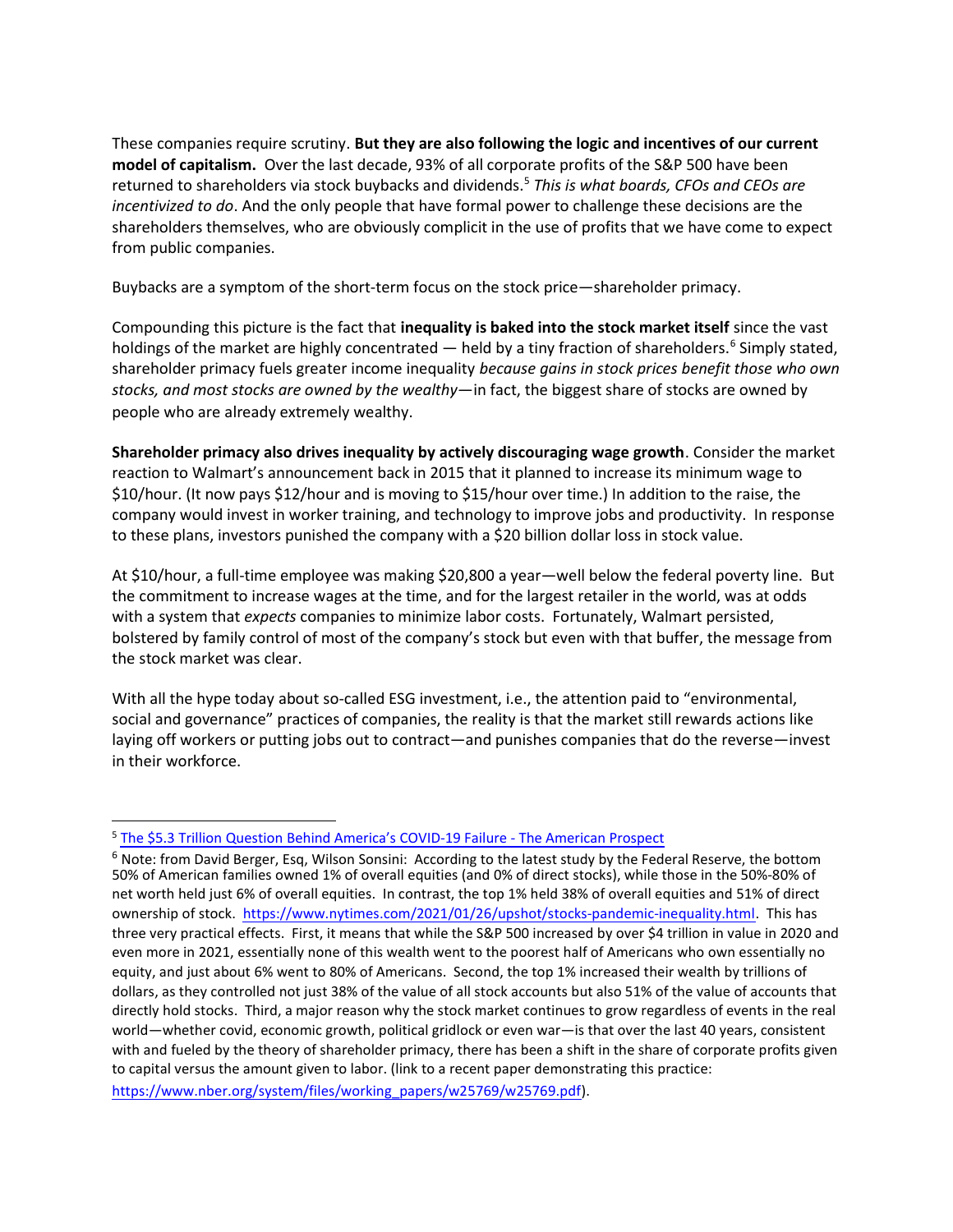This problem is not limited to retail. It happens across the economy. In 2017, several years after emerging from bankruptcy and a reorganization to reduce costs, American Airlines announced raises for its employees to bring their pay back in line with competitors. In response Wall St. analysts slammed the company. One analyst from JP Morgan bemoaned it as a "transfer of wealth from shareholders to labor groups," labeling it "a worrying precedent, in our view, both for America and the industry." Major investors agreed and airline stocks across the board took a hit on the fear that increasing wages would make airline stocks bad investments. $^7$ 

In 2011, when Google announced its intention to create 1,600 new jobs, the stock price fell 5% overnight.

In the tech sector, it is now commonplace to reduce costs by replacing employees with contractor laborers, at lower wages and benefits, but also with less security, economic mobility and rights. Lower cost contract workers are a way of life. Google's 'shadow' work force tops 130,000, and by most measures is greater than the employee base. It is estimated that ~10% of this number may eventually make it on to the payroll, to realize the kinds of opportunity for advancement that come with a regular job.

With employment models like this, it is no coincidence that tech companies like Apple, Microsoft, Alphabet, Amazon have among the highest stock market valuations in the world.

This incongruity, the failure of the market to reward a company's investment in its own workforce, or to recognize these investments in employees as good for the economy, is in and of itself sufficient reason to continue to hammer away at the scaffolding that keeps the shareholder at the top of the company's priorities. If we want to address the root causes of inequality—and other externalities of the form of capitalism in play today—we must unwind the system of incentives, informal norms and nudges, and formal rules that keep corporate shareholders as the center of attention.

For example, when it comes to rule-making, it is worth noting that the SEC just closed a comment period on the idea that the SEC should be even more insistent that senior executives be principally rewarded for Total Shareholder Return.

While we must ensure that investing institutions and the many intermediaries in the financial system are as accountable to the interests of society as we expect corporations to be, the pressure in public companies to continue to pump up the stock price is real, incredibly short-term oriented, and unrelenting.

I wish to clarify one point about governance and share ownership that is commonly misunderstood. When it comes to redressing shareholder primacy—it is important to note that **shareholders don't own** the corporation itself. They own shares of stock that come with discrete and important rights and privileges, but the company, its assets and its liabilities, are not the property of shareholders. To unwind shareholder primacy has nothing to do with property rights. The corporation owns itself; shareholders don't own the corporation, and we don't need to treat them as such.

What's holding us back from a real renaissance in business—from seeing the Business Roundtable's restatement of corporate purpose catalyze a real change in behaviors in boardrooms and the C-suite—is

<sup>7</sup> https://www.cnbc.com/2017/04/27/airline-shares-decline-amid-worries-the-stocks-will-become-a-poorinvestment-again.html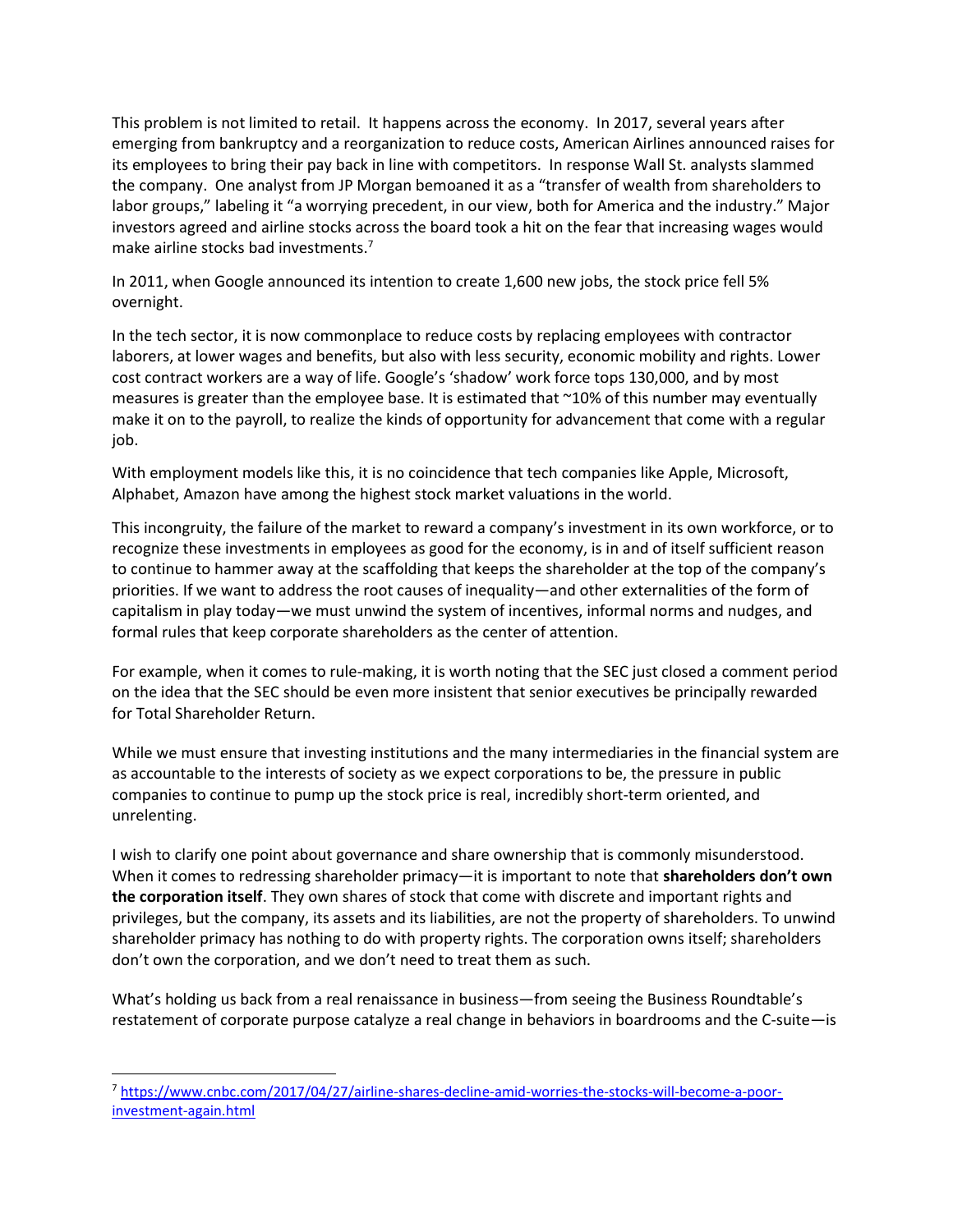a set of practices and protocols that dominate public companies—and that keep shareholders in a favored position.

Through years of dialogue and the work of networks of scholars, business leaders, some investors and governance experts, we have succeeded at disrupting the narrative that took hold in the 1980s and continues to dominate finance classrooms and law schools, aka, "The purpose of the corporation is to maximize shareholder value." But the scaffolding of shoulder primacy is still firmly in place.

To question the common belief in shareholder primacy, as the BRT has done, is a critically important first step, but the system is complicated to unwind. There are winners and losers when real change takes place, and the losers would include wealthy investors who benefit from the status quo, i.e., who have massive holdings in the public markets and are loathe to give up their primary position. To continue to challenge the narrative about corporate purpose remains important, especially to challenge the assumption that shareholder primacy is embedded in law—and is a core principle of good management.

Shareholder-first thinking also persists because of the practice of "aligning" the CEO with the shareholders—a tenant of the design of Pay practices in almost all public companies.<sup>8</sup> These practices make many CEOs extremely wealthy and contribute to growing inequality within companies and within markets.<sup>9</sup>

Despite the myth that CEOs are just trying to keep up with baseball players and Hollywood stars, the data is clear. There are many social factors and other contributors to the growth of inequality, but the most obvious is that a small number of people make large amounts of money.

These so-called "mega-rich"—the top .1 of 1 percent earners—drive most of the inequality; between 1980 and 2014, they represented three-fifths of the income growth within the top 1%, and 40% of all income growth. (And the growth in inequality continues.) What might come as a surprise is that business executives constitute most of this class of earners—CEOs, certainly, but also other executives and professionals in finance and beyond.

And no surprise, there's not a lot of motivation among CEOs or boards to change the system that has made them so wealthy. Further, Boards—even if they began to contend with their own role in perpetuating a massively unfair and inequitable system—are disinclined to disrupt the status quo; they fear putting their own CEO in a bad light by suggesting their CEO is less worthy than his or her peers.<sup>10</sup>

But the motivation to change is also strong—and growing. The costs of shareholder primacy are steep, and they are shouldered by all of us. Inequality is corrosive, and too many citizens have lost faith in "the system." Employees are making their voices heard and are able connectors between internal policy and external costs and realities. Executives are listening to them. And there are many reasons beyond

<sup>&</sup>lt;sup>8</sup> that is reinforced by proxy advisory firms like ISS, that advise mutual funds and large investors on how to vote their shares at the annual meeting

 $9$  -given the high concentration of holdings in the hands of a tiny percentage of stockholders. [I will not address the latter issue – wealth concentration in the public markets, but

<sup>&</sup>lt;sup>10</sup> https://www.aspeninstitute.org/programs/principles-of-pay/ See the Aspen Principles for Sensible and Effective CEO Pay, developed in partnership with Korn Ferry. The Modern Principles for Sensible and Effective Pay are the product of over two years of research and dialogue among board directors, investors, scholars and experts in governance and compensation working to assure the long term health of business and capital markets.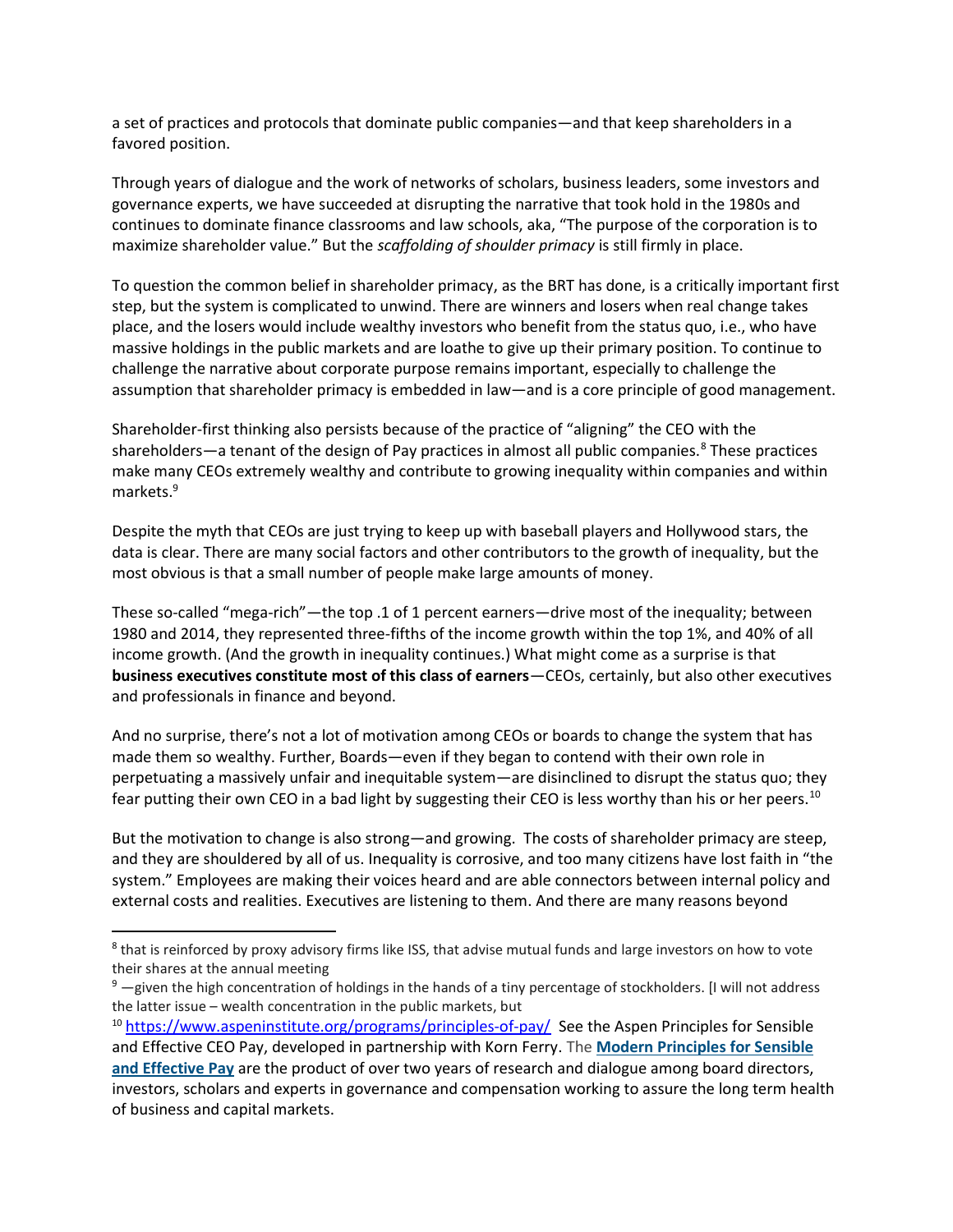concern for inequality and, even the state of our democracy, for righting the ship and unwinding the obsession with return to shareholders.

## Capital Allocation:

A critically important cost of the status quo is about capital allocation, or the pressure to divert capital to shareholders over other important investments—yes, to the employees that create the wealth, but well beyond to include under investment in infrastructure, R&D, innovation, and climate change, and the kinds of reserves that are helpful in a time of crisis, like the pandemic. Instead, we witness companies investing precious management time and money on tax avoidance and seeking protection for an industry or enterprise.

Corporations earn accolades for philanthropy and public commitments on all kinds of causes, while deploying tax subsidiaries across the globe to avoid paying taxes for these same needs at home and using their voice in Washington and at the state level to keep it that way.<sup>11</sup> The bottom line is that CEOs can appear to offer what BlackRock's CEO Larry Fink seems to call for—serve a public purpose, execute against a well-thought strategy, and a long-term view—while still deploying extreme measures to avoid taxes and dodge the cost of public goods, including infrastructure and decarbonizing the energy mix to avoid a climate catastrophe.

The fixation on Total Shareholder Return—TSR—distracts from the actual job of corporate executives: the exercise of good judgment across a complex and constantly shifting set of relationships (especially including your own employees)—not merely to focus on the demands or expectations of shareholders.<sup>12</sup>

If the market has already priced a company's stock appropriately, even the best and most responsible CEOs may find it hard to generate more TSR. Pressuring them to do so invites risky or nefarious behavior.

Narrowly focusing executives on TSR was at the heart of the most dangerous of corporate scandals from Boeing's 737 Max tragedies to Wells Fargo's fraudulent sales practices.

When corporations put the return to the shareholder at the center of the business model, it leads to diminished investment in other critical needs—investment in both workplace and product safety (think Boeing), climate change and conservation of vital resources (think VW and the "dieselgate" scandal), and R&D and innovation and skills transfer for the workforce.

It also contributes to our tepid response to climate change.

Members of this committee are surely grappling with how to fund important investments in our country's future. Take the threat of climate change as one example. One of the barriers to addressing climate change has been the price tag. It is telling that data on share repurchases for S&P 500

 $11$  Per the Joint Committee on Taxation, the average effective tax rate of US multinational corporations in 2018 on US profits was 7.8%, down from 16% in 2017, a result of the 2017 tax cuts.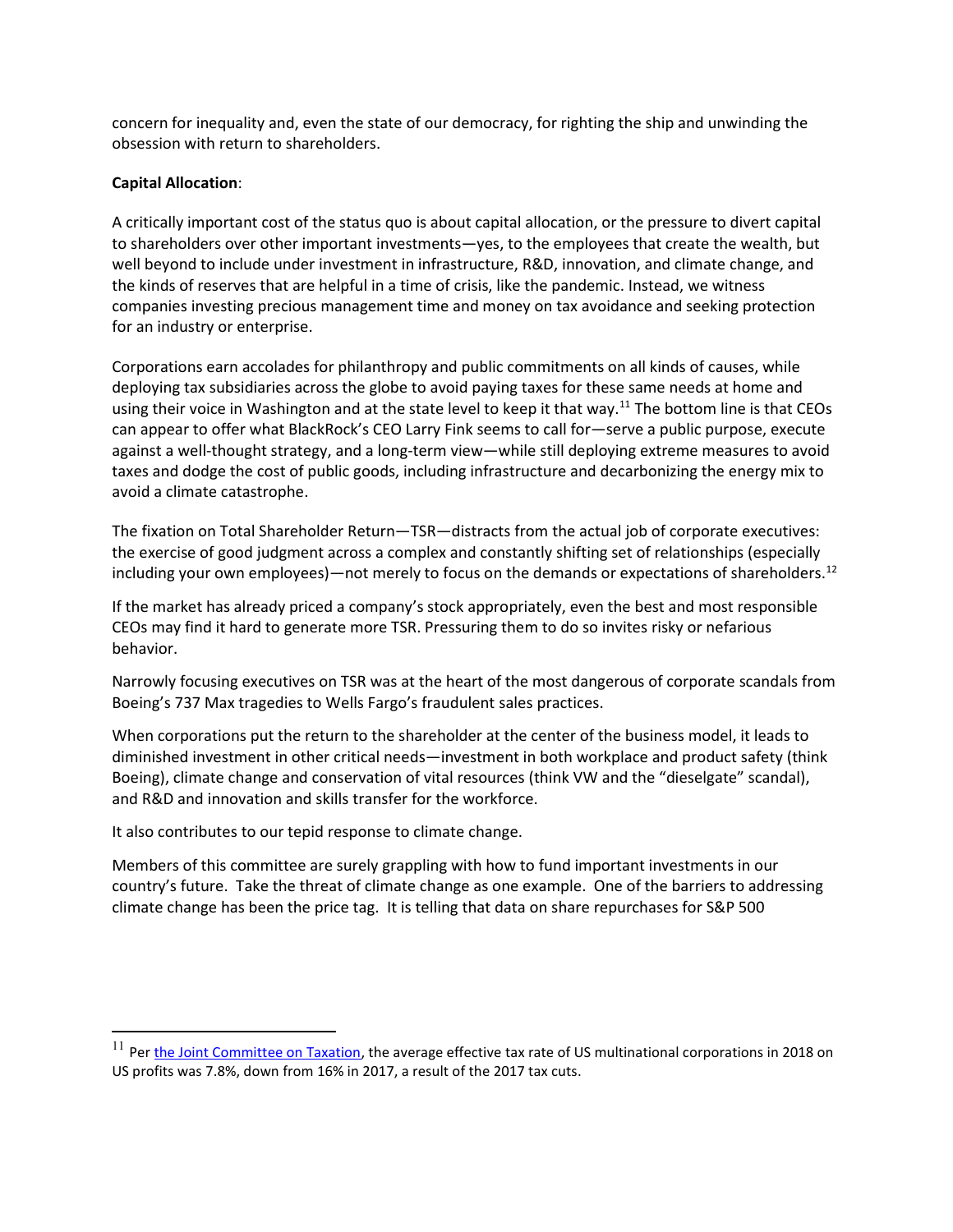companies exceeds annual climate related spending in the Bipartisan Infrastructure Bill several times over.<sup>13</sup>

Over the last five years, repurchases for high carbon emitters exceeded \$400 billion. For the last decade, share repurchases are over five times the next ten years of the climate centered investment planned for in the BIB (II&JA).

In theory, long term investors—including large institutional investors like Blackrock and Vanguard that invest the capital of pensioners and those saving for retirement—balance out the impulses of short-term traders, who only think of today, but the reality is we are all complicit. Investors want return and pensions are under the gun to maximize return as well. Consumers are bound by price and convenience, and both carry extraordinary externalities. The stock price goes up when the company reduces costs and goes down when it invests capital in the company for the future or prioritizes the broader system or public goods on which the company depends.<sup>14</sup>

It's not all bad news out there; there are many companies, some private, some pubic, that manage to do things differently. Often their business model resides on the primacy of employees in order to achieve a superior customer service model, like the one that secured Southwest's reputation as a disrupter, or Delta's decision to create a bonus plan for all employees to advance their prospects coming off bankruptcy, or the legendary example of Herman Miller, that put design, and the designer, at the center, and then positioned the company to advance sustainability in design as a competitive advantage.

But these are the exceptions that buck the system as it operates now. To combat inequality—and climate change—we need a system that shares prosperity and invests in the future by design.

A society and economy need more than hyper-efficiency in the present. We need stability in the face of shocks. We need to be equipped for proverbial "rainy days" and downturns. We need to prepare and invest in changes that correct for past mistakes and to enable a brighter future. But the logic of shareholder primacy—extracting maximum returns for shareholders—isn't designed for balance, stability, or to reward risky long-term investment in an uncertain future, or to the cushion us through the hard times.

Let me end with this thought: Despite public cynicism, business corporations are neither bad, nor good. They are not moral, or immoral. Corporations are amoral—a function of the rules and protocols and incentives that drive behavior. We the people license corporations to create goods and services—and when done well, wealth is created, and ideally is shared with the wealth creators along with those who have wisely invested with a long-term view of performance.

We, as a country, have remarkable talent, and tremendous resources. We have what is needed to do great things. The way forward requires a closer look at the "G" of ESG – to what end boards and executives allocate capital in support of human endeavor and our collective future. [See next page]

 $13$  For high carbon emitters within the S&P 500, annual share repurchases by higher emitting sectors are multiples of the annual climate related spending proposed in Infrastructure Investment and Jobs Act--\$77 billion versus ~\$15 billion.

<sup>14</sup> https://hbr.org/2017/02/finally-proof-that-managing-for-the-long-term-pays-off This article uses a research framework that enables investors to identify companies that are short term oriented.